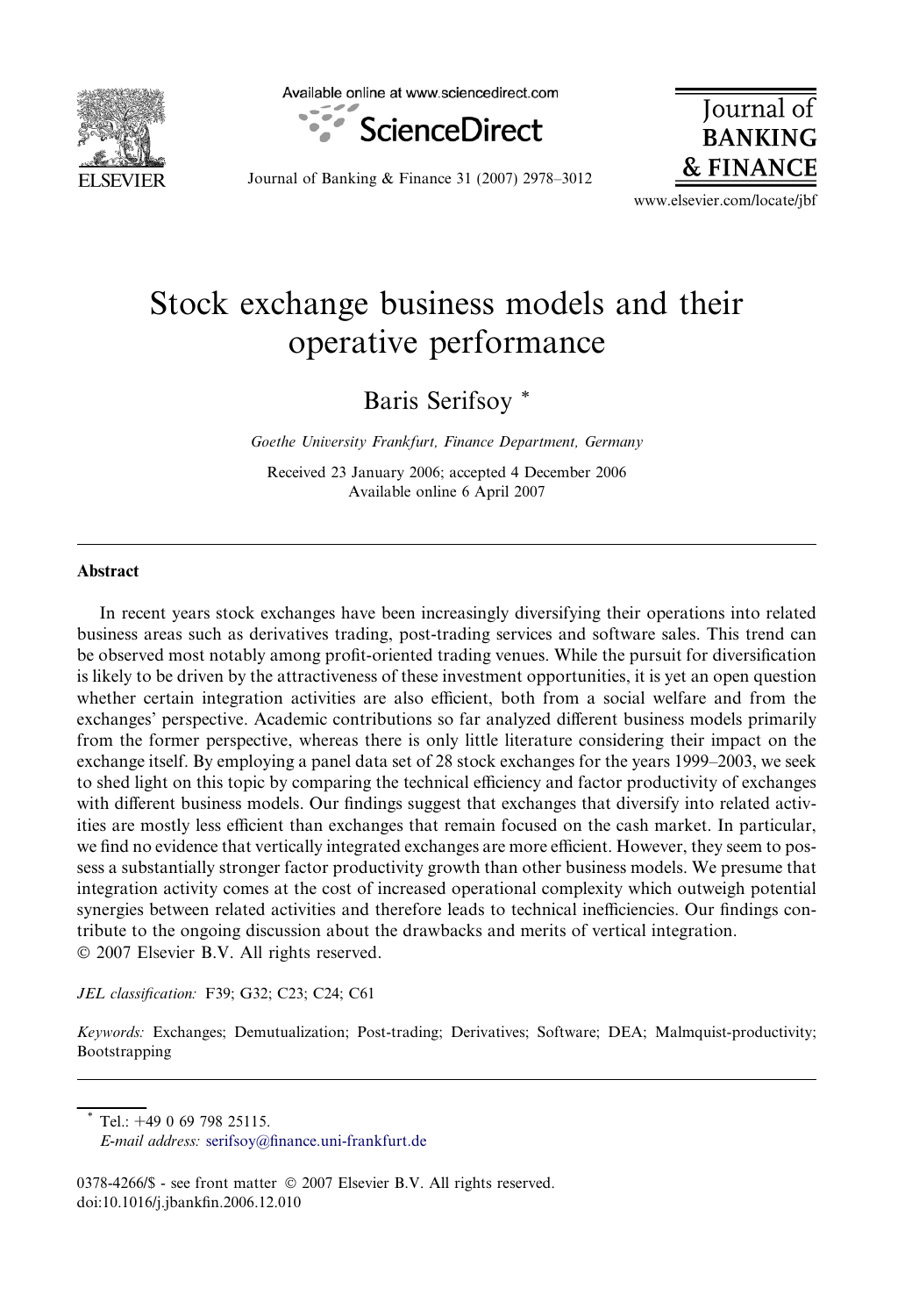#### 1. Introduction

In recent years, stock exchanges have increasingly diversified<sup>1</sup> their operations into related business areas such as derivatives trading, post-trading services and software sales. Considering the world's 50 largest stock exchanges according to the World Federation of Exchanges (FIBV), the number of exchanges that added post-trading services to their business portfolio rose from 22 to 30, while the number of venues that operate a derivatives trading platform marked up from 25 to 31. Despite the strongest relative increase, providers of software solutions remained rather scarce, with three exchanges offering this service in 1999 and seven in  $2003<sup>2</sup>$ 

#### 1.1. Integration activity and governance

Interestingly, the great majority of exchanges that contributed to this rise were trading venues that have migrated from a mutual towards a shareholder-based, for-profit organizational form, a process, which is usually denoted as *demutualization*.<sup>3</sup> In fact, stock exchanges that diversified into post-trading or software sales activities were exclusively profit-oriented, while the same group accounted for half of the increase in derivatives trading during the considered time span.<sup>4</sup> There are at least two reasons why predominantly profit-oriented exchanges pursued the integration of related activities: First, these areas possessed a stronger growth potential than the traditional cash market, an aspect which is particularly relevant for exchanges that strive for profit-maximization and relatively unimportant for non-profit entities such as mutual exchanges. Second, demutualized exchanges also have presumably more leeway to pursue attractive business opportunities due to a different control structure: Traditional mutual exchanges are usually owned and dominated by their customers, $5$  which not only seek to maximize the value of the trading venue, but also take into account their own business interest as customers of the exchange. Therefore, as they ultimately control the activities of the exchange, they can e.g. prevent investment decisions that threaten their own business interests, even though they would increase the value of the trading franchise.<sup>6</sup>

<sup>&</sup>lt;sup>1</sup> The terms 'integration' and 'diversification' are used as synonyms in this paper.<br><sup>2</sup> We used the following scheme to decide whether an exchange has diversified: If an exchange reported derivatives trading volume to the FIBV and/or reported revenues from this activity and/or stated a majority stake in a derivatives platform in its annual reports, we considered the exchange to be horizontally integrated in derivatives trading. An exchange was assumed to provide post-trading services, i.e. clearing and/or settlement and/or custody services, if it either reported these revenues separately and/or stated a majority stake in a settlement institution in its annual reports. Finally, exchanges that reported revenues from IT-service activities separately were considered to be active in the software sales business.<br><sup>3</sup> Aggarwal (2002) discusses the process of demutualization in detail.

More precisely, the exchanges that added post-trading to their business during 1999 and 2003 were Hellenic Exchange, Copenhagen, Deutsche Börse, Italian Exchange, OMHEX, Vienna, National Stock Exchange India, and Philippine. Derivatives trading was introduced by Bermuda, Amex, Lima, Hellenic Exchanges, Istanbul, Johannesburg, and London Stock Exchange. One exchange, Toronto Stock Exchange, ceased to operate a derivatives platform. Therefore, the net increase in derivatives platforms is six. A software sales division was established by Singapore, Toronto and Tokyo.

 $\frac{5}{6}$  These are mainly banks and brokers that conduct their businesses on the exchange.<br> $\frac{6}{6}$  A prominent example in this respect was the reluctance of some customer-owners to introduce an electronic trading platform due to fears that this could adversely affect their brokerage business. In an analogous manner, this could be observable for investments in related business activities. Confer [Steil \(2002\)](#page--1-0) for an elaborate discussion on this matter.